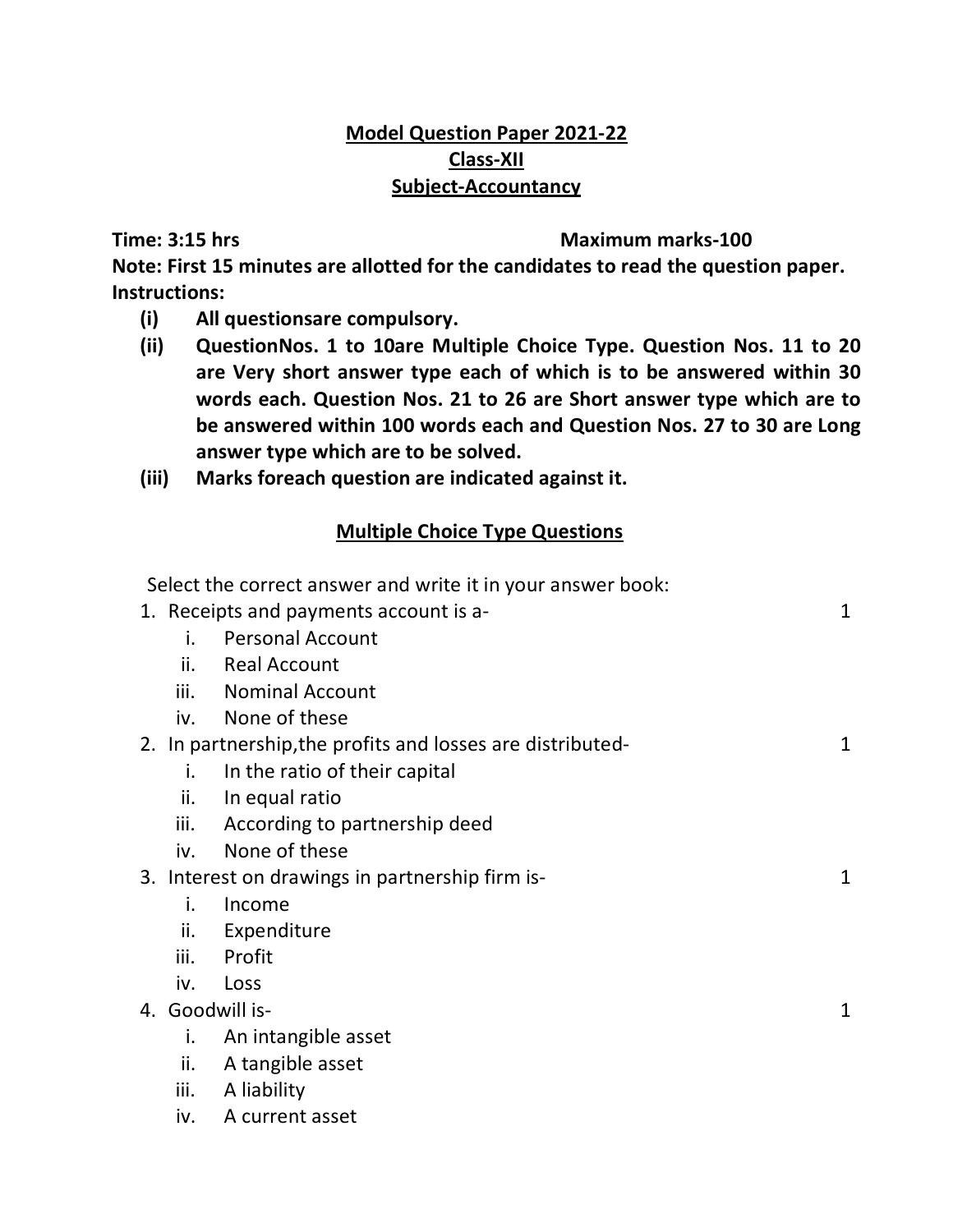|      | 5. Minimum number of members in a private company is-   | $\mathbf{1}$   |
|------|---------------------------------------------------------|----------------|
| i.   | Two                                                     |                |
| ii.  | Four                                                    |                |
| iii. | Five                                                    |                |
| iv.  | Seven                                                   |                |
|      | 6. Inventory includes-                                  | 1              |
| i.   | Loose tools                                             |                |
| ii.  | Trade inventory                                         |                |
| iii. | <b>Stores</b>                                           |                |
| iv.  | All of these                                            |                |
|      | 7. Analysis of financial statement includes-            | $\mathbf{1}$   |
| i.   | <b>Trading Account</b>                                  |                |
| ii.  | <b>Profit and loss Account</b>                          |                |
| iii. | <b>Balance Sheet</b>                                    |                |
| iv.  | All of these                                            |                |
|      | 8. Increase in the amount of prepaid expenses is-       | $\mathbf{1}$   |
| i.   | Cash deduction                                          |                |
| ii.  | Increase in cash                                        |                |
| iii. | i and ii both                                           |                |
| iv.  | None of these                                           |                |
|      | 9. ICAI formulated accounting standard-3 in-            | $\mathbf{1}$   |
| i.   | 1981                                                    |                |
| ii.  | 1990                                                    |                |
| iii. | 1970                                                    |                |
| iv.  | None of these                                           |                |
|      | 10. Share application account is a-                     | 1              |
| İ.   | <b>Personal Account</b>                                 |                |
| ii.  | <b>Nominal Account</b>                                  |                |
| iii. | <b>Real Account</b>                                     |                |
| iv.  | None of these                                           |                |
|      | <b>Very Short Answer Type Questions</b>                 |                |
|      | 11. What do you mean by Non-Profit Organization? Write. | 2              |
|      | 12. Give two characteristics of Partnership.            | 2              |
|      | 13. What do you mean by Fixed Capital Account? Write.   | 2              |
|      | 14. Define Goodwill.                                    | $\overline{2}$ |
|      |                                                         |                |

- 
- 15. What is sacrificing ratio? Explain. 2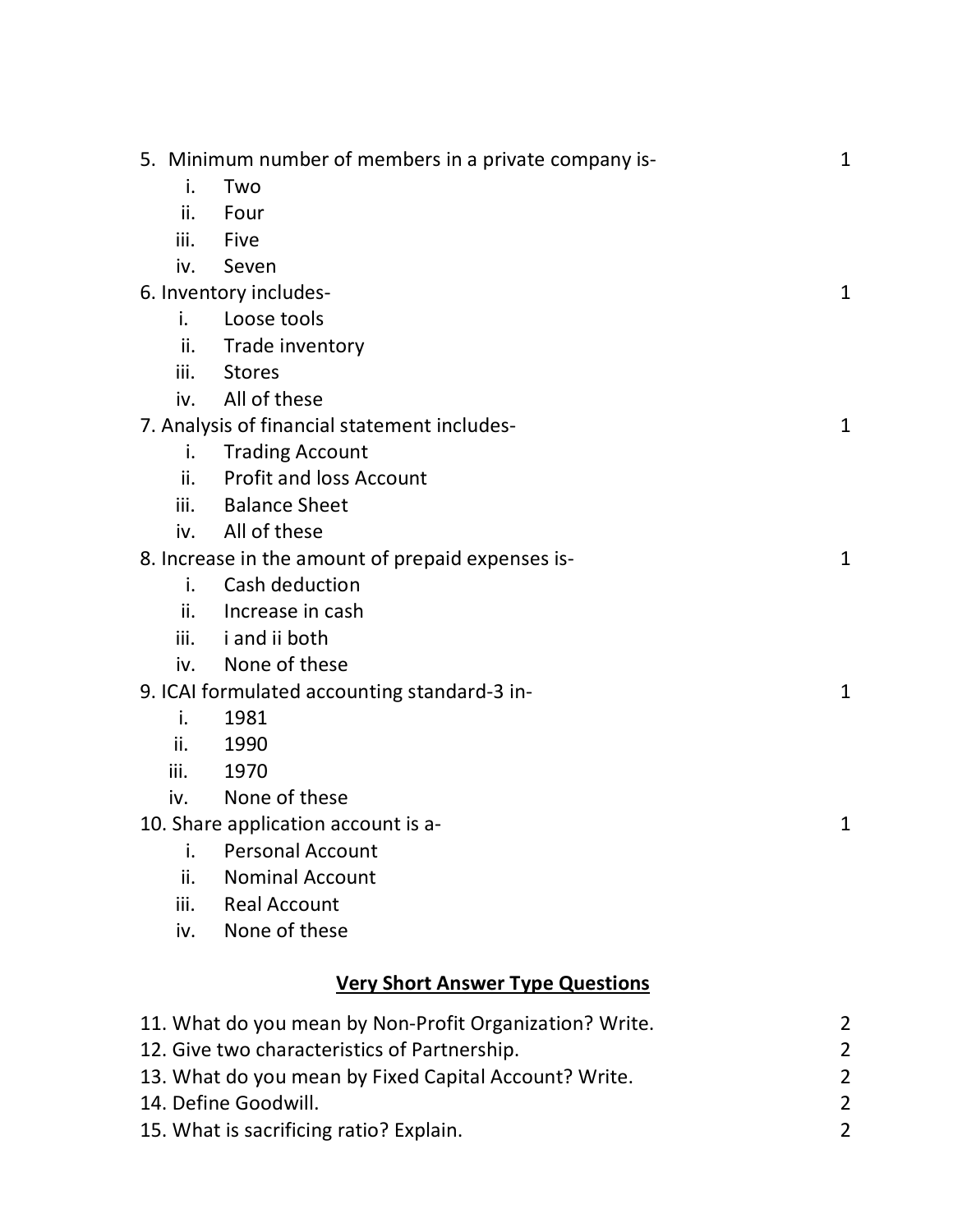| 16. Define Share.                                  | 2   |
|----------------------------------------------------|-----|
| 17. What do you understand by Financial Statement? | 2   |
| 18. What is Cash Flow Statement?                   | 2   |
| 19. Explain two importance of Cash Flow Statement. | 2   |
| 20. Define the Preference Share.                   | - 2 |

### **Short Answer Type Questions**

| 21. State main characteristics of Non-Profit Organization.                       | 5. |  |
|----------------------------------------------------------------------------------|----|--|
| 22. Distinguish between General Partnership and Limited Liability Partnership. 5 |    |  |
| 23. What is Gaining Ratio? Write its Formula.                                    | 5. |  |
| 24. State the difference between Equity Share and Preference Share.              | 5. |  |
| 25. Write objectives of Financial Statement.                                     | 5. |  |
| 26. Explain the difference between Cash Flow Statement and Cash Budget.          | 5. |  |

### **Long Answer Type Questions**

27.On the basis of the receipts and payments account of Sudha club, Ujjain and information given below, prepare the income and expenditure account for the year ending  $\text{on}31^\text{st}$  March, 2020.

Receipts: cash balance Rs.4800, Annual Subscription Rs.6520. Life membership fee Rs.1000, Entry Fee Rs.4960, interest on investment Rs.760, Sundry Receipts Rs.320.

Payments: General Expenses Rs.2160, Salaries and Wages Rs.12200, Furniture Rs.3200, Rent and Taxes Rs.2240, News Papers Rs.500, Cash Balance Rs.8060

Outstanding Annual Subscription Rs.1000, Outstanding General Expenses Rs.200, Salary of the club Secretary Rs.200, Provision for depreciation on Furniture 15% 10

Or

What do you mean by receipts and payment account? Explain the methods to

convert the receipts and payment account into income and expenditure account.

 28. A company issued 20000 shares of Rs.10 each. Amount of shares was payable as follows: Rs.2 on application, Rs.2 on allotment, and Rs.2 on the first call and remaining on final call. All the money was received in time. Give the necessary Journal entries in the book of the company and prepare cash book. 10

#### Or

Why and how are share forfeited? Explain the rules regarding reissue of forfeited shares.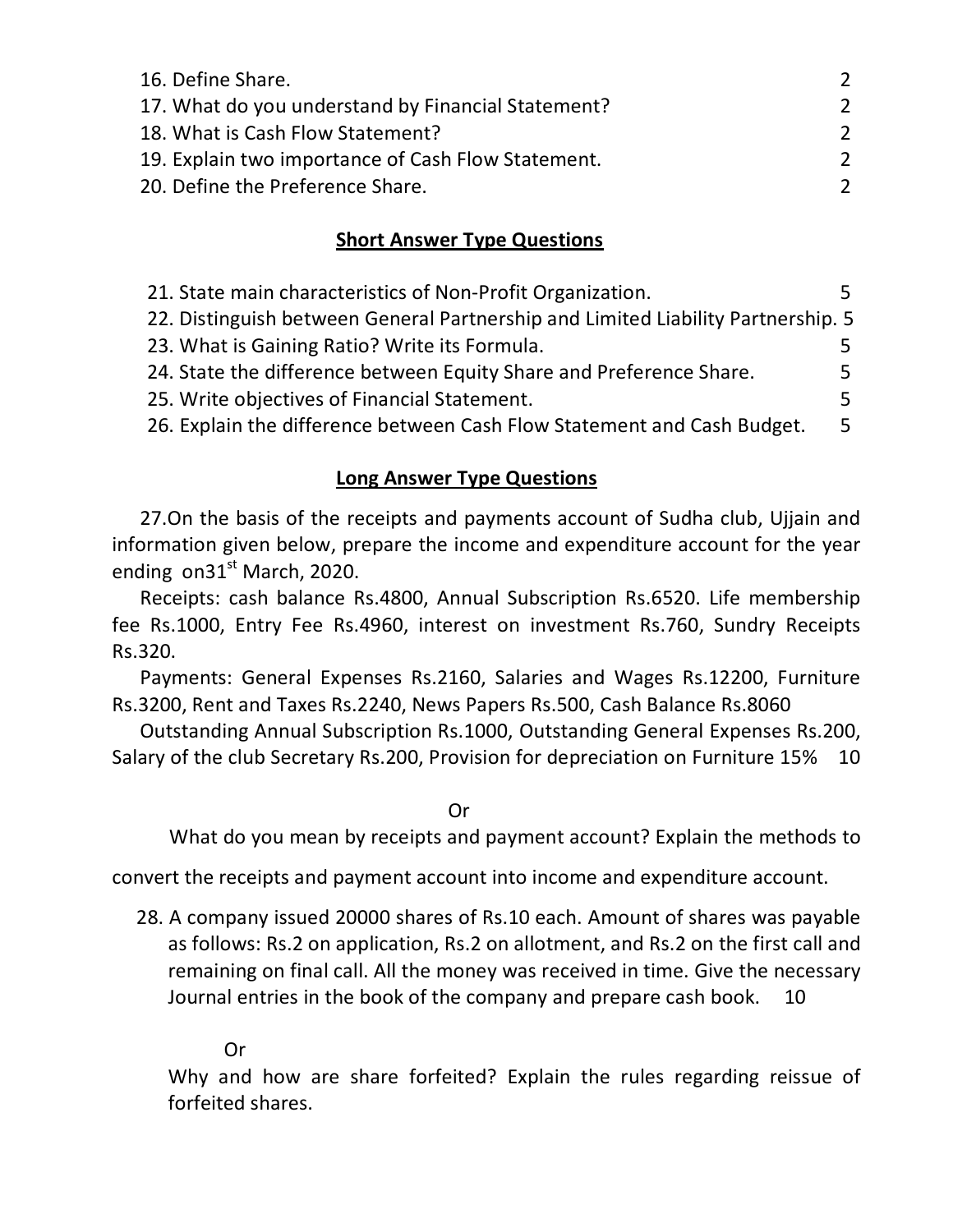29. Lala and Raja are partners sharing profits and losses in the ratio of 2:1 respectively. Their Balance Sheet as on  $31<sup>st</sup>$  March, 2021 was as follows:

| Assets                               |        |
|--------------------------------------|--------|
|                                      | Rs.    |
| Cash at bank                         | 76000  |
| Debtor                               | 40000  |
| <b>Stock</b>                         | 60000  |
| Furniture                            | 21000  |
| Machinery                            | 180000 |
| <b>Building</b>                      | 130000 |
|                                      | 507000 |
| 180000<br>102000<br>225000<br>507000 |        |

They admittedBholaas a partner under the following terms:-

- i. Bhola will bring Rs. 80000 as his share of capital to get  $1/5<sup>th</sup>$  share of profit in future.
- ii. Goodwill to be considered as Rs.90000 in the books of firm.
- iii. The value of stock and furniture would be depreciated by 10% and building would be appreciated upto Rs.180000
- iv. The provision of 5% on the debtors to be credited for bad debts. Find out on the basis of a book information.
- i (a) The ratio in which all the partners share future profits and losses.
- i(b) Prepare Revaluation Account and partners' Capital Accounts and
- $i(c)$  The Balance Sheet of the new firm.  $10$

### OR

Prepare Cash Flow Statement from the following information:-

|                                | 2019   | 2020   |
|--------------------------------|--------|--------|
| 1. Equity and Liabilities      | (Rs.)  | (Rs.)  |
| <b>Share Capital</b>           | 140000 | 160000 |
| <b>Profit and Loss Account</b> | 60000  | 80000  |
| <b>Debentures</b>              | 60000  | 80000  |
| Creditors                      | 10000  | 20000  |
| <b>Bills Payable</b>           | 10000  | 5000   |
| 2. Assets:                     | 280000 | 345000 |
| Land & building                | 100000 | 125000 |
| Plant and machinery            | 100000 | 120000 |
| Goodwill                       | 10000  | 5000   |
| <b>Stock</b>                   | 40000  | 50000  |
| <b>Debtors</b>                 | 20000  | 15000  |
| Cash                           | 10000  | 30000  |
|                                | 280000 | 345000 |
| .<br>.                         |        |        |

Additional Information:

i. Payment of dividend Rs.2000.